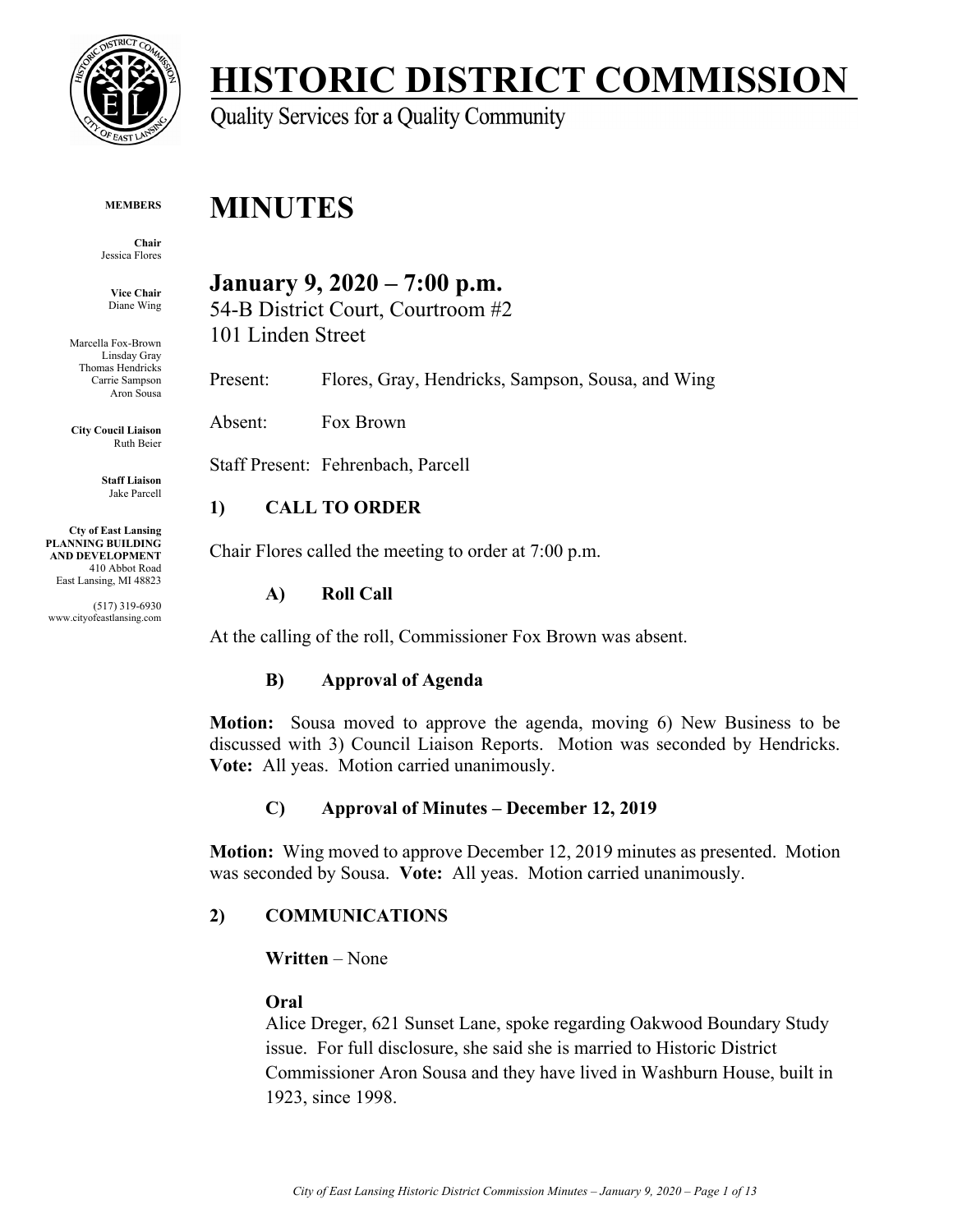Dreger:

- o highlighted quotes from Oakwood Historic District homeowners with reasons to maintain borders
- o highlighted economic investment in historic district homes
- o said City Council will be discussing this issue on January 14, 2020 and a potential vote could happen on January 21
- o commented borders are being considered to take out/unprotect more area than originally contemplated
- o commented redevelopment can happen within historic districts
- o commented homeowners purchased homes within district expecting historic district protections to last
- o provided draft letter to Historic District Commissioners to consider sending to City Council in support of Oakwood Historic District neighborhood boundaries

### **3) COUNCIL LIAISON REPORTS**

Councilmember Mark Meadows commented City Council will be discussing Oakwood Boundary Study at January 14 discussion-only meeting, and said there is no guarantee that action will be taken on January 21. He said this is dependent upon Historic District Commission recommendations on all three versions of Boundary Study ordinance and number of speakers on this matter at City Council meeting.

Meadows also commented regarding email to City Council from John Mikulski regarding proposed fence replacement at 1004 Michigan Avenue. Meadows highlighted HDC decision authority and outlined citizen appeal process,

Sousa asked Meadows regarding Oakwood Historic District Boundary Study ordinances 1446 a, b, and c. Meadows commented all options need to be in ordinance form and City Council has extended time frame to take action.

#### **6) NEW BUSINESS**

#### **A) Discussion of the Oakwood Boundary Study**

Tom Fehrenbach, Director of Planning, Building, and Development, provided a history of Oakwood Historic District which was established in 1989, and Oakwood Historic District Boundary Study which began in 2013 with recommendations being presented in December 2018. Fehrenbach highlighted:

- Ordinance 1446: includes one recommendation to remove properties from original boundary, and three different recommendations to add various properties
- Ordinance 1446a: recommendation to not add additional properties, and to remove DDA (Downtown Development Authority) properties on Evergreen Avenue, and remove Valley Court Park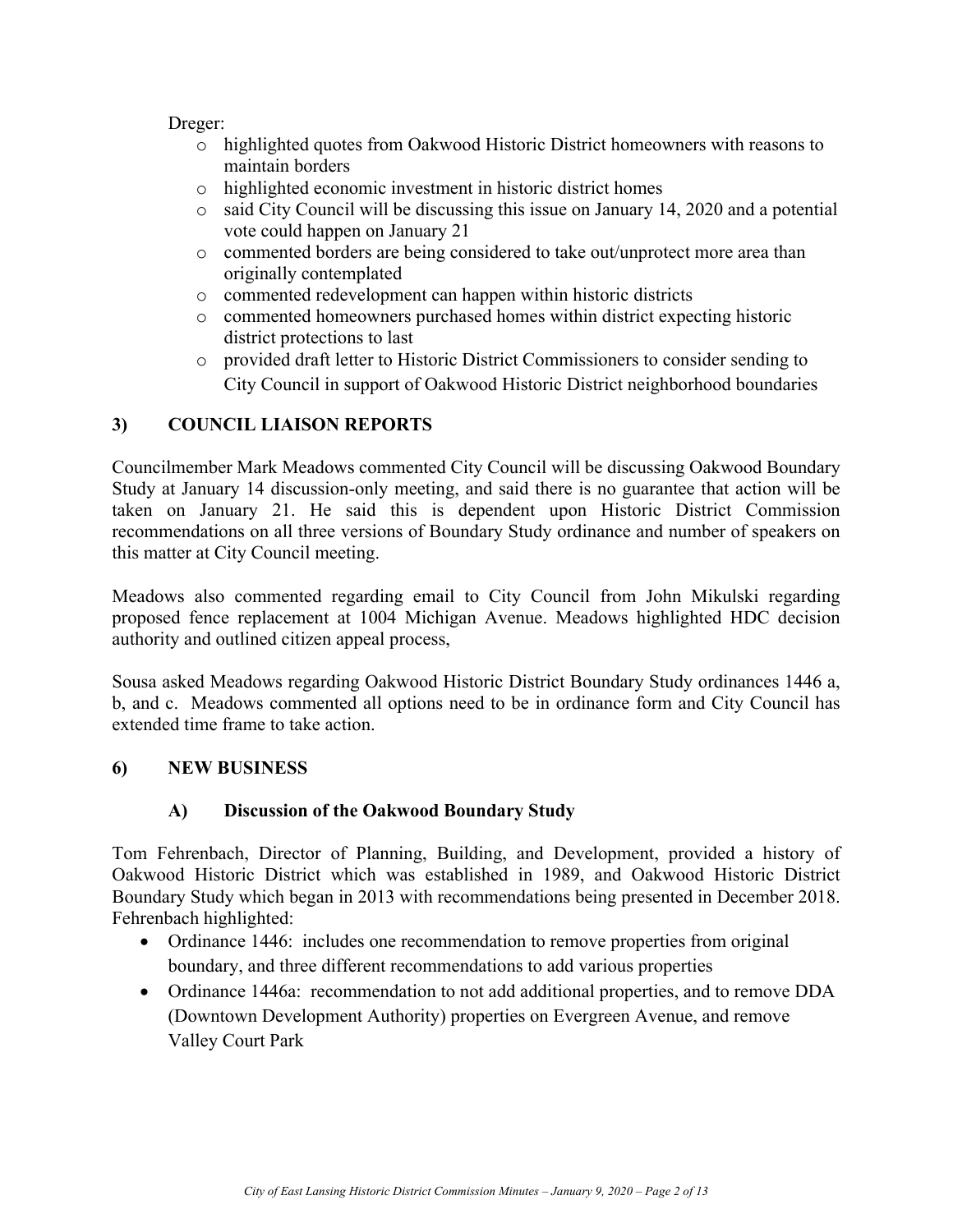Ordinance 1446b: recommendation to not add additional properties, and to remove DDA properties on Evergreen Avenue, remove additional properties south of Oakhill Avenue, and remove Valley Court Park

Sousa commented he is in agreement with removing DDA properties on Evergreen Avenue due to City debt and previous decision to raze properties. He commented regarding Historic District v. Landmark Status. Sousa said Valley Court Park and Oakhill properties are important to the District and to remove them would reduce the integrity of the District. He said he did not believe the Secretary of Interior or law meant to have that happen.

Wing commented there is a large process to go through to add properties which would change boundaries to an historic district. Wing also commented regarding great amount of time and effort put into historic district boundary studies and said those recommendations should be taken seriously. Wing said she does not live in Oakhill District, but agrees with Sousa that it is not in the best interest of the district to remove Valley Court Park; she said the park needs to be protected as a public place. She also said she agrees with removal of Evergreen properties as a public benefit to be razed and rebuilt. Wing commented piecemeal removal of properties goes against precepts of creating an historic district.

Sousa encouraged Historic District Commissioners to speak at City Council discussion-only meeting January 14.

Flores commented regarding her concerns:

- Valley Court Park is a cultural landscape and development could happen if removed from historic district designation
- Historic/relic substation structure has been moved into Valley Court Park
- Piecemeal removal of properties degrades integrity of historic district and sets a nonfavorable precedent; historic districts are a preventative smart planning tool

Flores also commented she is concerned response and comments by State Historic Preservation were not taken into consideration by City Council. She also commented regarding 25% Federal and State tax credits available to income producing properties within an historic district.

Sampson commented 334 Evergreen Avenue is the home of former Michigan Supreme Court Justice William Potter.

Sousa commented regarding drafting a formal communication to City Council at the conclusion of tonight's HDC meeting.

**Motion:** Sousa moved to table the remainder of this conversation regarding Oakwood Boundary Study to the end of tonight's agenda. Motion was seconded by Hendricks. **Vote:** All yeas. Motion to table discussion carried unanimously.

#### **4) PUBLIC HEARINGS**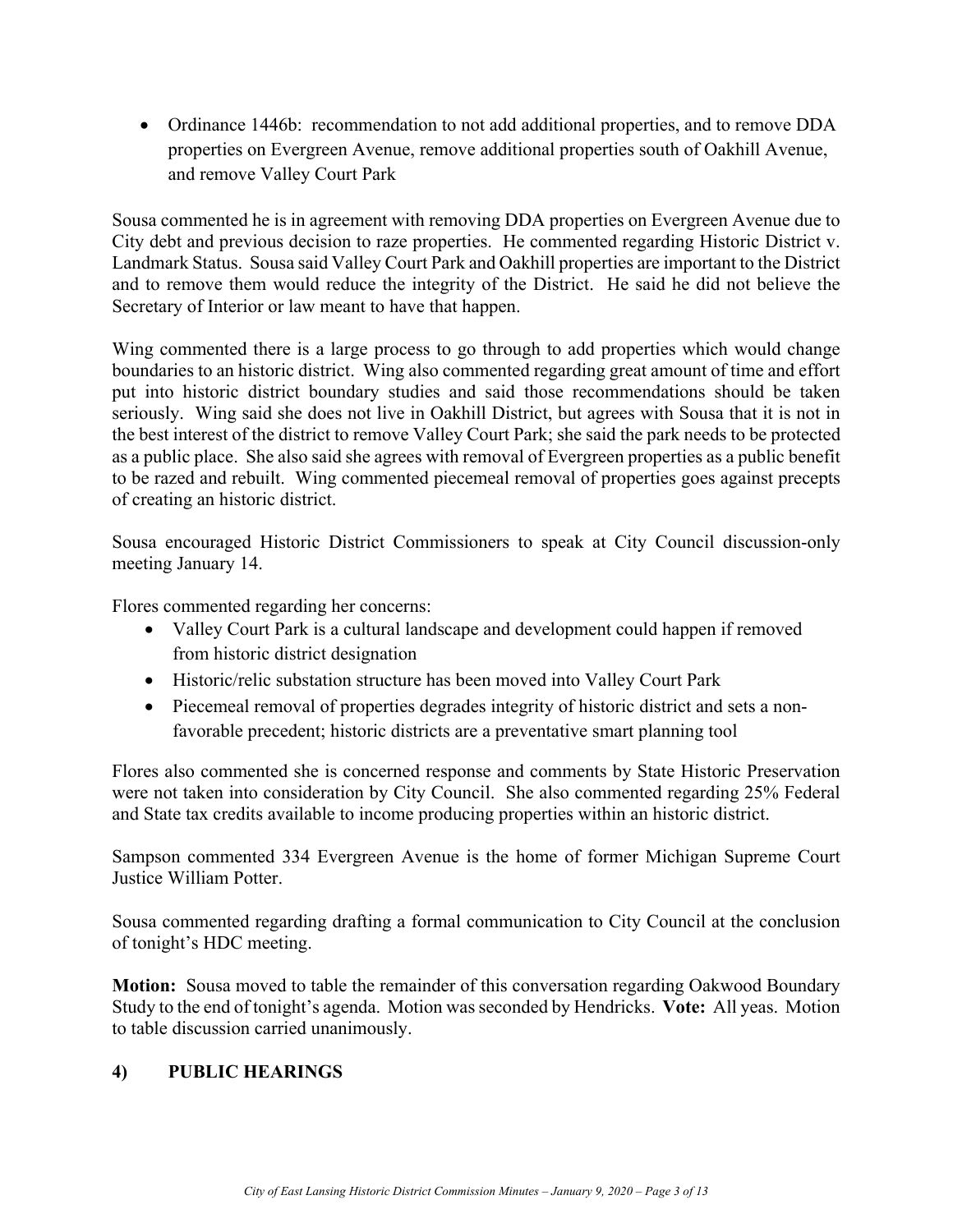#### **A) A public hearing will be held for the purpose of considering a request from Stephanie Cepak, for the property located at 904 Michigan Avenue, to replace the existing concrete front porch and steps with wood materials.**

Parcell said contractor for applicant has left the job and applicant requests postponement of consideration until March.

After discussion, Wing said applicant should withdraw application and resubmit it at a later date. Parcell said he will inform applicant.

#### **B) A public hearing will be held for the purpose of considering a request from Scott Stewart, for the property located at 540 Charles Street, to replace two windows due to broken counter-balance pulley assemblies.**

Parcell provided supplemental information and photographs of interior and exterior of structure.

Scott Stewart, 6741 S. Clinton Trail, Eaton Rapids, on behalf of property owner John Miller, 114 Kingston Drive, Georgetown, Kentucky 40324, spoke regarding two windows with inoperable counterbalance pulley assemblies as discovered by City inspection. He described proposed replacement windows which maintain appearance of original window.

Sousa asked regarding internal muntins or simulated divided lights. Stewart said proposed replacement windows have internal muntins between dual glass panes.

Gray asked regarding grid pattern proposed to be used. Stewart said grid pattern to be used has same visual appearance of original window, with muntins inside two panes of glass.

Flores asked if property owner Mr. Miller consulted with historic wood window rehabilitation specialist in order to install new pulleys, sash pulls, and roping. Stewart said repair was first option explored. He commented regarding tearing into the wall to get to mechanism. Flores commented regarding accessibility of mechanism. Stewart described location of two windows needing repair.

Wing asked regarding pulleys and what is missing. Stewart commented regarding rope, pulleys, and weights.

Sousa commented regarding temporary storm windows and original historic windows. He commented Secretary of Interior standards are specific if a window can be repaired, it should be repaired. He said if it cannot be repaired, then it should be replaced with like materials. Sousa said vinyl is not a like material and would violate Secretary of Interior standards. He also commented regarding muntins on interior and exterior of window, rather than between panes, and simulated divided lights which HDC approves to replace an unrepairable broken window.

Stewart asked regarding extending time frame if it is determined something different needs to be done.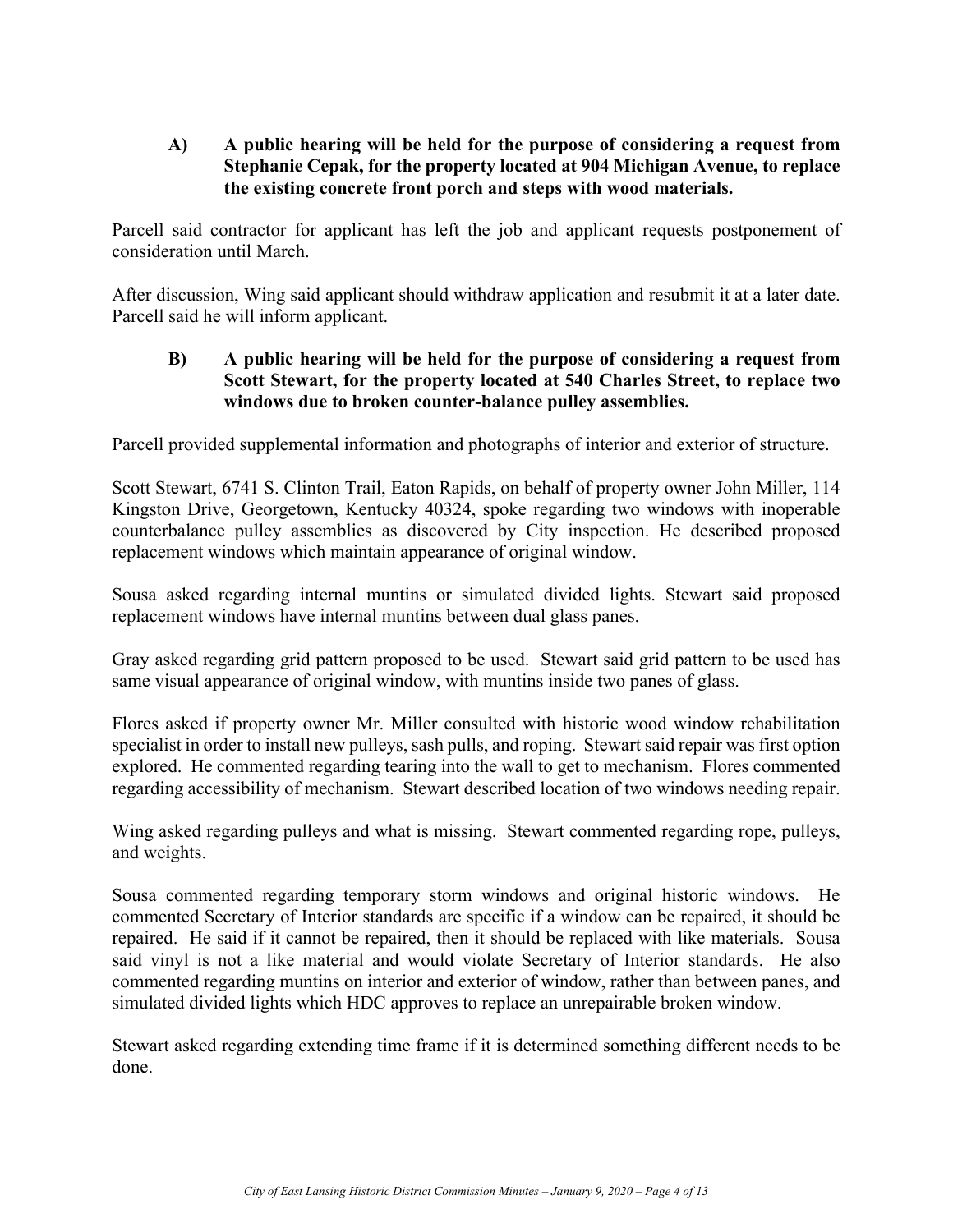Flores opened the public hearing.

Seeing no one come forward, Flores closed the public hearing.

**Motion:** Sousa moved to decline request to replace windows at 540 Charles Street based on Secretary of Interior Standards for Rehabilitation #6. Motion was seconded by Wing.

Parcell said a denial allows for 60 days to resubmit application and gives applicant time to take action on request based on comments from Commission.

Flores said she would like homeowner Mr. Miller to explore research and asked Parcell to send applicant a list of wood window rehabilitation specialists, as a more cost-effective approach and more preservation-friendly option.

Wing commented regarding additional investigation into rehabilitation, and specification of proposed replacement windows.

Flores said specific windows which are being impacted need to be identified.

Gray commented regarding only one front dormer window proposed to be repaired/replaced, as opposed to both or neither.

Parcell said a vote in the affirmative is a vote to deny the application.

**Roll call vote:** *Yeas* – Gray, Hendricks, Sampson, Sousa, Wing, Flores. *Nays* – 0. Motion to deny application carried by a vote of 6 to 0.

#### **C) A public hearing will be held for the purpose of considering a request from Brian & Courtney, LLC, for the property at 604 Forest Street, to replace the windows with high quality Andersen windows.**

Parcell highlighted list of windows applicant is requesting to replace.

Brian Hagan, 927 E. Grand River Avenue, applicant, spoke in support of application and answered Commissioner questions regarding:

- Location of windows to be replaced
- Condition of windows
- Cost
- Historical look of home was compromised years ago with addition of vinyl siding
- Material make-up of Andersen windows

Wing asked regarding awning-style windows and number of windows to be replaced.

Matt Hagan, 927 E. Grand River Avenue, on behalf of applicant, highlighted window style, location of replacement windows, and windows which are not being replaced.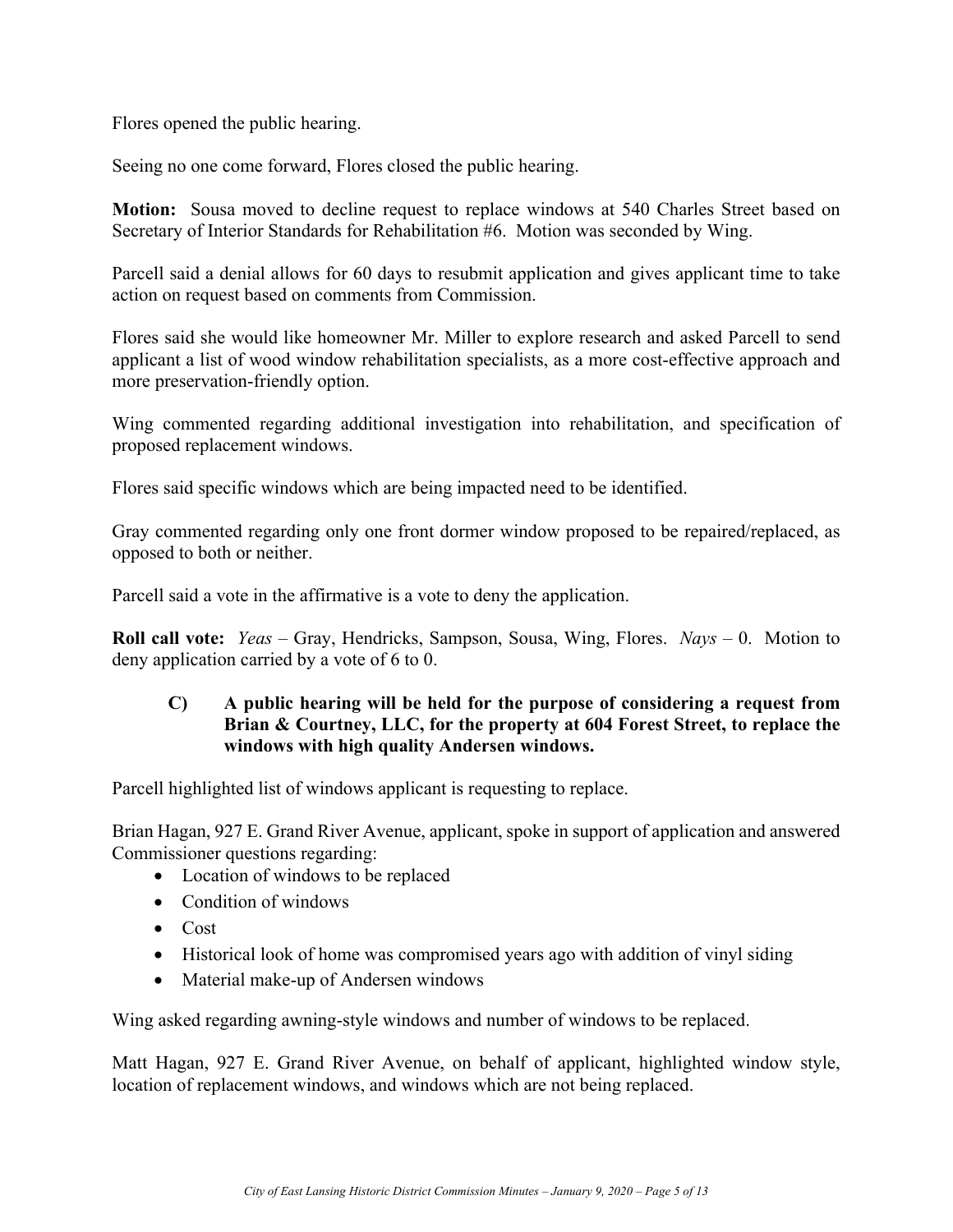Commission discussed/asked questions regarding:

- number/location/type of replacement windows in relation to building code
- series/quality of Andersen windows
- original windows/grid pattern

Flores opened the public hearing.

Seeing no one come forward, Flores closed the public hearing.

**Motion:** Sousa moved to approve request to replace windows at 604 Forest Street, based on Secretary of Interior Standards #5 and #6, with the requirement that windows have the same form, mass, scale, and shape as those currently in the house, as specified in application. Motion was seconded by Sampson.

**Roll call vote:** *Yeas* – Gray, Hendricks, Sampson, Sousa, Wing, Flores. *Nays* – 0. Motion carried by a vote of 6 to 0.

**D) A public hearing will be held for the purpose of considering a request from Kevin Hagan, LLC, for the property at 605 Charles Street, to replace siding on the north, east, and south sides with pre-painted white fiber cement siding to match the existing reveal.** 

Kevin Hagan, 927 E. Grand River Avenue, applicant, described issue with current wood siding not holding paint, previous attempts to solve the problem, and proposed pre-painted white fiber cement siding.

Hagan answered questions regarding:

- siding installation procedure
- location of siding installation

Flores opened the public hearing.

Seeing no one come forward, Flores closed the public hearing.

**Motion:** Sousa moved to approve request for 605 Charles Street to replace siding with pre-painted white fiber cement siding, based on Secretary of Interior Standard #6, with the same reveal flat side/smooth side out for the siding material specified in application. Motion was seconded by Hendricks.

Wing commented regarding concern of taking original wood siding off in order to install new cement siding and questioned relation to Secretary of State rehabilitation standards. Sousa commented regarding damage removal and replacement under Standard #6.

Flores said this same material has been approved by HDC previously.

Parcell said only siding, and no other features, can be replaced per application.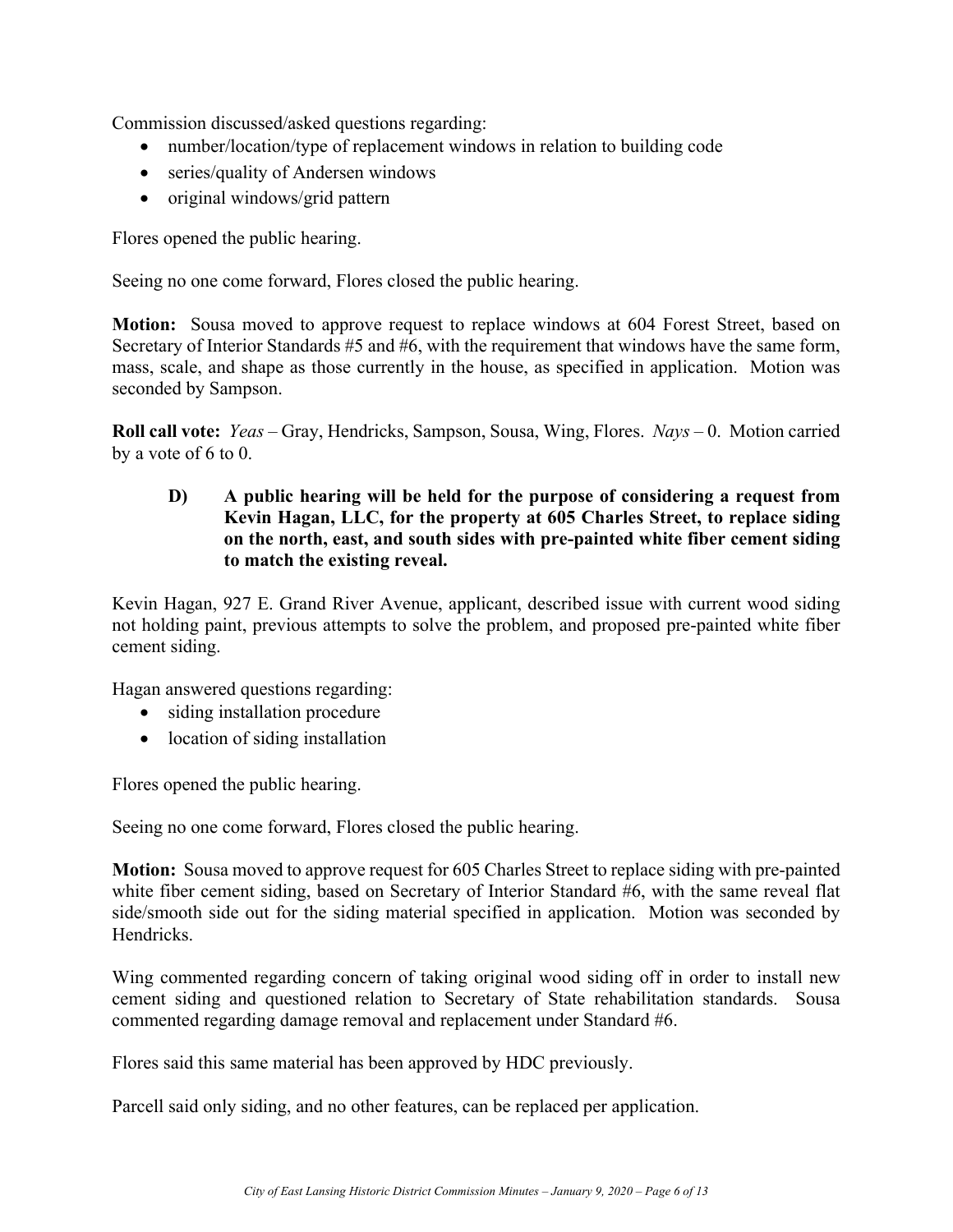**Roll call vote:** *Yeas* – Gray, Hendricks, Sampson, Sousa, Wing, Flores. *Nays* – 0. Motion carried by a vote of 6 to 0.

#### **E) A public hearing will be held for the purpose of considering a request from John L. Noud, for the property at 533 Grove Street, to demolish the damaged and deteriorated garage.**

Parcell distributed inspection report for 533 Grove Street.

John Noud, 1636 Willoughby Road, Alaiedon Township, applicant and owner of 533 Grove Street, requested approval to demolish damaged and deteriorated garage and spoke regarding:

- structure built in 1921
- Noud and his wife have owned property as student rental since 1992
- dimension of garage not large enough to house motor vehicles of today
- previous damage to garage and current out-of-level garage frame
- not economically feasible to repair for original purpose
- structure is not architecturally significant

Wing asked if Noud intended to build another garage/structure on the property. Noud said no, and commented regarding location to lot lines and possible violation of setbacks.

Parcell commented regarding location to lot lines and said a larger structure could violate lot coverage percentage.

Flores opened the public hearing.

Seeing no one come forward, Flores closed the public hearing.

Sousa commented regarding damage to garage frame.

**Motion:** Wing moved to approve request for the property at 533 Grove Street, to demolish garage and remove debris. Motion was seconded by Gray.

**Roll call vote:** *Yeas* – Gray, Hendricks, Sampson, Sousa, Wing, Flores. *Nays* – 0. Motion carried by a vote of 6 to 0.

**F) A public hearing will be held for the purpose of considering a request from Carrie Cargill, for the property at 142 University Drive, to construct a secondfloor addition on the back of the house, replace windows on the front porch, and re-side the house to match the garage.** 

Parcell commented this project had previously been approved in scale and scope, but application lapsed before all work was completed. He said Certificate of Appropriateness expired in May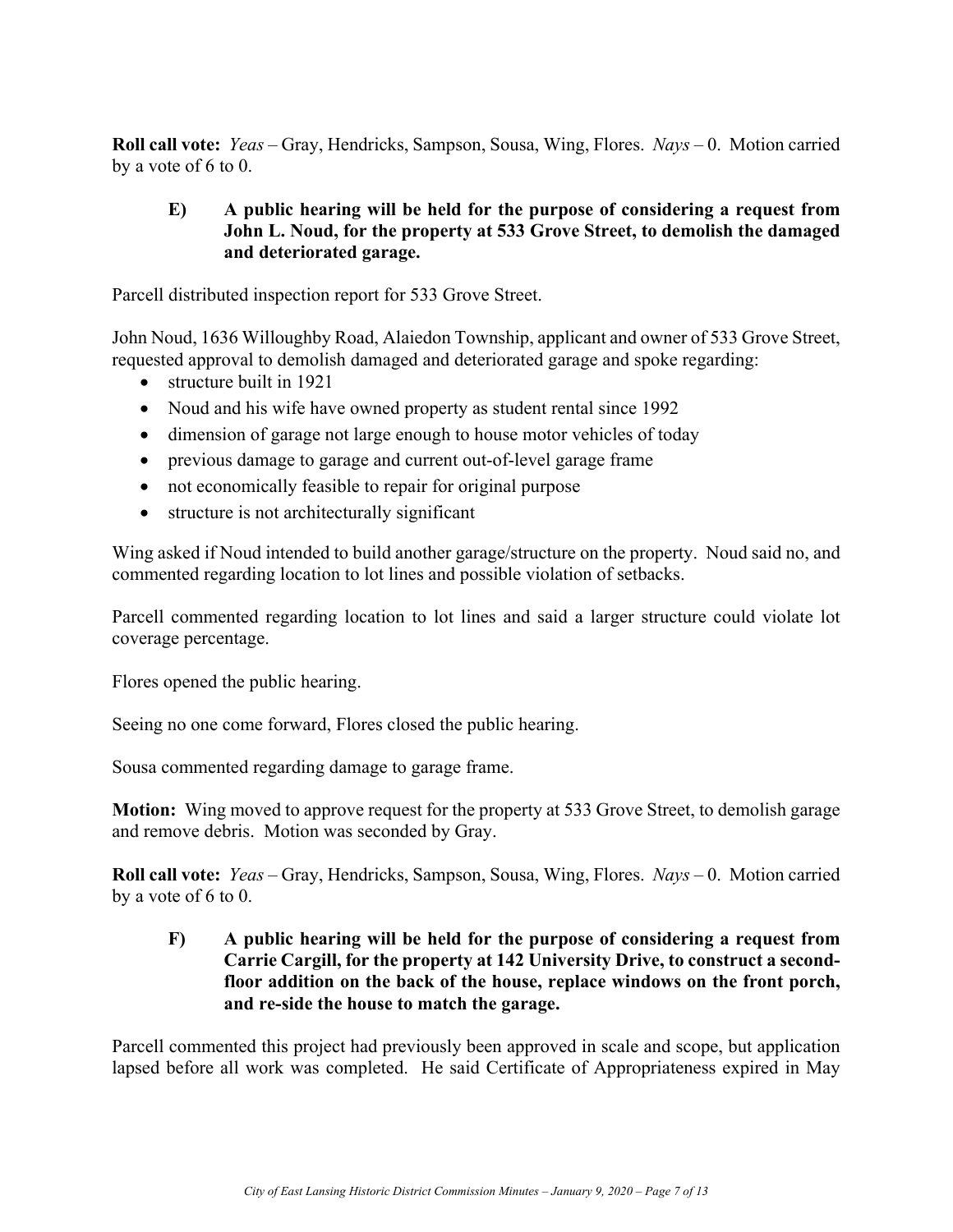2019 and applicant is applying to finish the work. He said garage has been replaced and re-sided and current application is for remainder of work.

Sousa asked applicant if there is anything different in the application. Carrie Cargill, 142 University Drive, applicant, said garage and mudroom on back have been completed, and this application is to finish the work as originally proposed.

Parcell provided HDC with supplemental information regarding windows.

Commission commented/asked questions regarding:

- current aluminum windows on porch
- proposed replacement vinyl or aluminum storm windows
- cost to restore to 1957 open porch
- door off driveway to be sided over

Flores opened the public hearing.

Seeing no one come forward, Flores closed the public hearing.

**Motion:** Sousa moved approval of application for property at 142 University Drive based on Secretary of Interior Standard #2, with stipulation of use of like-for-like aluminum windows. Motion was seconded by Wing.

**Roll call vote:** *Yeas* – Gray, Hendricks, Sampson, Sousa, Wing, Flores. *Nays* – 0. Motion carried by a vote of 6 to 0.

#### **G) A public hearing will be held for the purpose of considering a request from GTW Investment Properties, LLC, for the property located at 710 Grove Street, to demolish the structure in order to construct a 3-story sorority house.**

Parcell provided background information and said a special use permit as been approved by City Council to remove 722 and 722 ½ Grove Street, which are not in an historic district, and 710 Grove Street, which is located in an historic district, and replace it with a three story structure which has a lease in place to be used by a sorority. Parcell said renderings of the project are in Historic District Commission agenda packet. Wing clarified that John Noud listed as owner is a typographical error in agenda packet.

Joseph Goodsir, GTW Investment Properties, LLC, 251 West Grand River Avenue, applicant, introduced Ken Jones, Studio [Intrigue] Architects, 1114 S. Washington Avenue, Suite 100, Lansing, architect, and said both would speak on behalf of the application.

Jones highlighted:

- background of City Council approval for project
- location of 710 Grove Street on north edge of historic district
- $\bullet$  built in 1942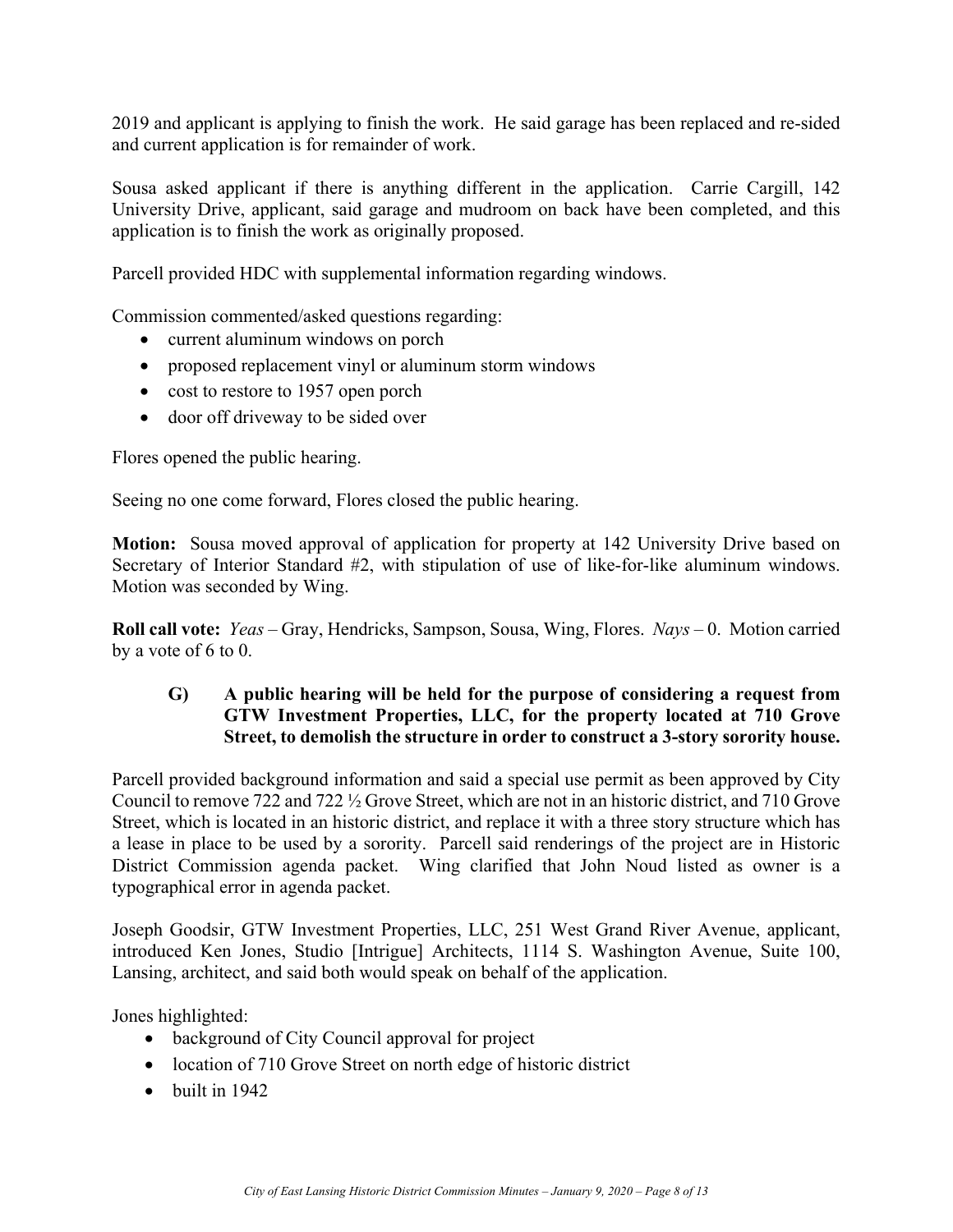• Notice to Proceed condition #2 which would allow demolition if a resource is a deterrent to a major improvement which would be a substantial benefit to the community, and if the project has obtained necessary planning, zoning, and financial approvals

Parcell said applicant has special use permit which is City Council approval to do the project. He said applicant has not been able to submit for building permits which means there is not technically zoning approval to proceed, but project has undergone a zoning review for site plan and special use permit and has met all zoning district criteria. Parcell described process/timing of obtaining zoning and building permits, and final steps through City reviews and construction.

Wing asked regarding determination of sorority as a substantial benefit to the community. Jones commented regarding goals of the City of East Lansing Master Plan:

- Capitalize and strengthen existing citizen assets
	- o Support student residents in coming active, responsible, and socially integrated members of the community – connect MSU student organizations with the community
- Have a diversified growing tax base in a vital economy
- Have strong neighborhoods that are diverse, attractive, and safe
	- o Collaboration with MSU to provide student/alum/visiting faculty housing
- Have a land use pattern consistent with smart growth principles, such as providing higher density in the area

Wing asked why project is proposed to be built where three homes need to be demolished. Goodsir commented this is in an area where there are other sororities.

Flores asked regarding displacement of residents. Goodsir commented these are currently rental properties. He said if project is approved current family at 710 Grove Street plans to move across the street to 725 Grove Street. He said 722 and 722 ½ Grove Street is a rental property which does not have a lease in place for next year.

Wing asked regarding property ownership of 710 Grove Street. Goodsir said he has owned the property for a year.

Flores opened the public hearing.

Deborah M. Stuart, 616 Grove Street, provided HDC with letter outlining her concerns regarding sorority project on Grove Street.

Amy Rodnick, 2167 Coach Way, Bloomfield Hills, Michigan, on behalf of Sigma Delta Tau sorority, introduced chapter president and house manager, provided sorority history, and spoke in support of project on Grove Street.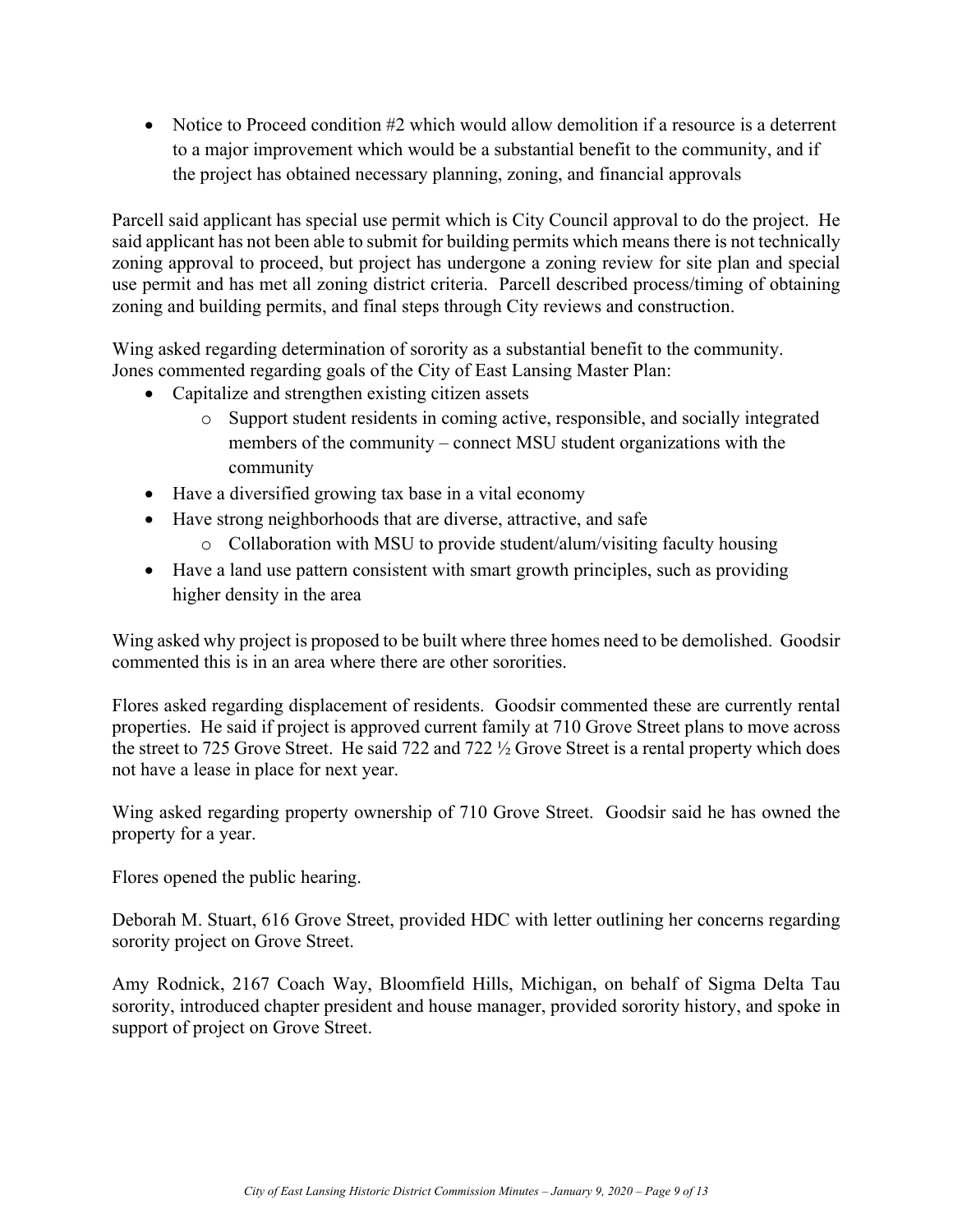Daniel Bollman, 511 Bailey Street, spoke in support of this project, relaying discussion from East Planning Commission on which he is a member, speaking as an architect, and also as a former member of Historic District Commission.

Commission discussed/asked questions regarding:

- Distance to nearby structures and parking lot
- Landscape screening buffer
- Setbacks
- Location within district and impact of project on remainder of historic district

Jones commented the project has gone through City processes and has had unanimous approval at both Planning Commission and City Council levels. Parcell commented regarding additional public hearings which were held and design improvements as a result of public input.

Seeing no one else come forward, public hearing was closed.

**Motion:** Sousa moved to approve Notice to Proceed consistent with Section 20.66 (2) of Historic Preservation Code which references removal of historic structure creating a way for benefit for the community. Motion was seconded by Sampson.

Sousa commented regarding:

- Inability to use Certificate of Appropriateness
- Consideration of fundamental question of "public good" for Notice to Proceed
- Loss of house
- Erosion of historic district
- Purpose of Historic District Commission

Flores commented regarding:

- Consideration of prior house-moving request on M.A.C. Avenue
- Setting precedent

Wing commented regarding:

- Narrow/broad view of "community benefit"
- City revenue considerations vs other HDC considerations
- Other opportunities within City where buildings within an historic district do not have to be razed
- Question of sorority house as substantial benefit to the community

Wing said she will be voting no on the motion.

**Roll call vote:** *Yeas –* Gray, Sampson, Sousa *Nays –* Hendricks, Wing, Flores. Tie vote of 3 to 3 resulted in failed motion.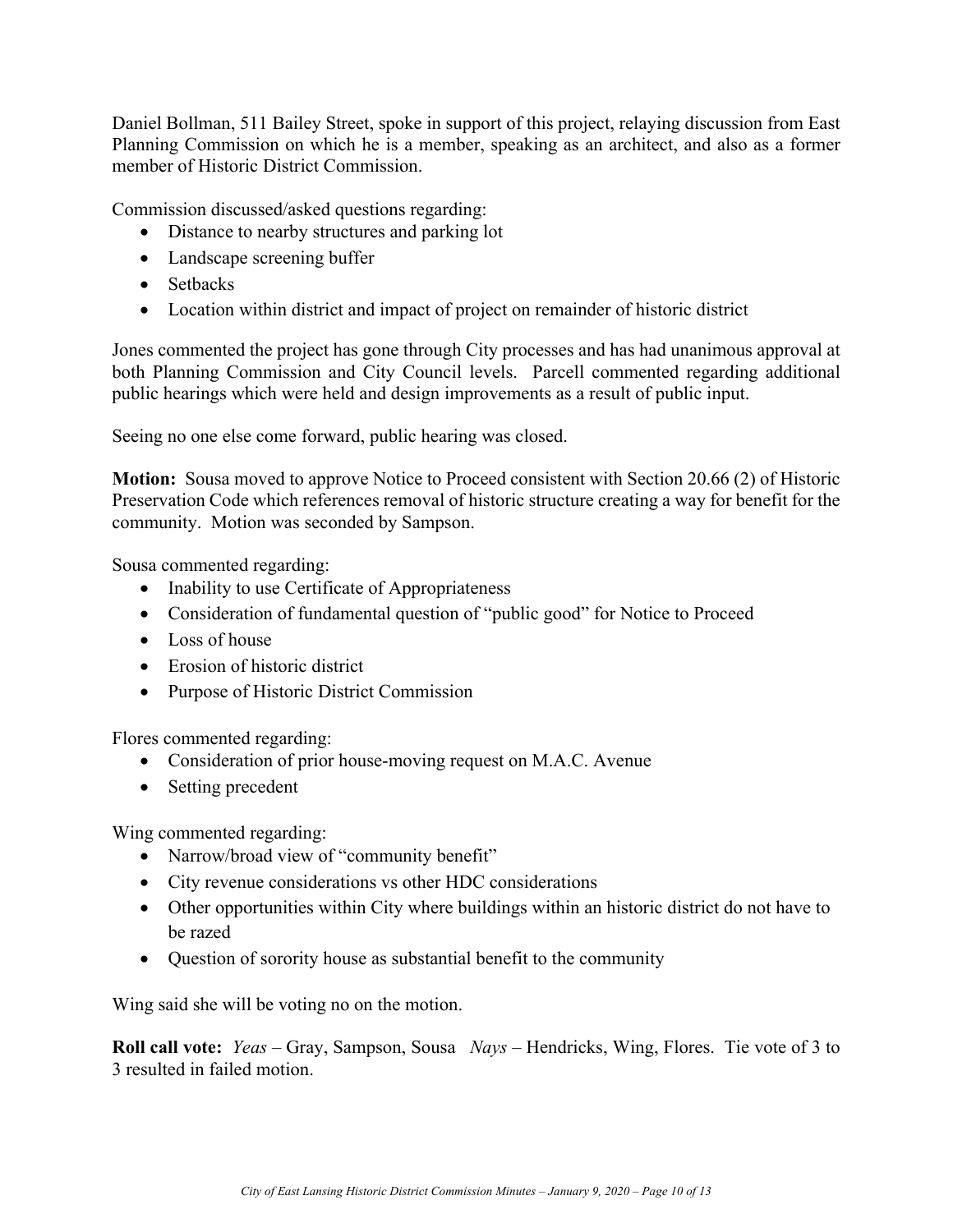Parcell said applicant has 60 days to retool a submission and come back to HDC. He also said the appeals process goes outside of the City to the State Historic Preservation office. He said he will provide official correspondence to the applicant.

Parcell said the special use permit is tied to this property.

Goodsir asked regarding potential alternative locations.

Commission commented regarding:

- Losing part of an historic district
- HDC decisions to add/subtract historic district properties vs development pressure
- Alternative locations

#### **5) OLD BUSINESS** – None

#### **\* Resume New Business after being tabled prior to consideration of public hearings\***

#### **6) NEW BUSINESS**

#### **A) Discussion of the Oakwood Boundary Study**

Wing asked regarding procedure to provide recommendations to City Council from Historic District Commission. Parcell suggested Ordinance 1446a with the inclusion of Valley Court Park in the Oakwood Historic District. He asked for comments regarding inclusion/exclusion of 201 and 351-400 Oakhill Avenue, and new row houses.

Sousa recommended keeping the row houses in the district because it includes a part of historic development. Gray said correspondence from Housing Development Authority recommended row houses remain in the historic district so they can be cohesive with the neighborhood and so there can continue to be oversight over a new development that is aesthetically relevant to the historic neighborhood.

Wing commented regarding removal of Evergreen properties as community public benefit as opposed to removal of 710 Grove Street for sorority project.

Wing also requested the City photograph and document Justice Potter's home at 334 Evergreen Avenue prior to removing it from Oakwood Historic District designation.

Gray commented regarding developmental oversight of row/townhouses due to relevance when viewed from Valley Court Park. She said she supports keeping them in the Oakwood Historic District.

Parcell suggested recommendation language to read: Retain original Oakwood Historic District boundary minus 404, 340, 334, and 328 Evergreen Avenue and accompanying public land.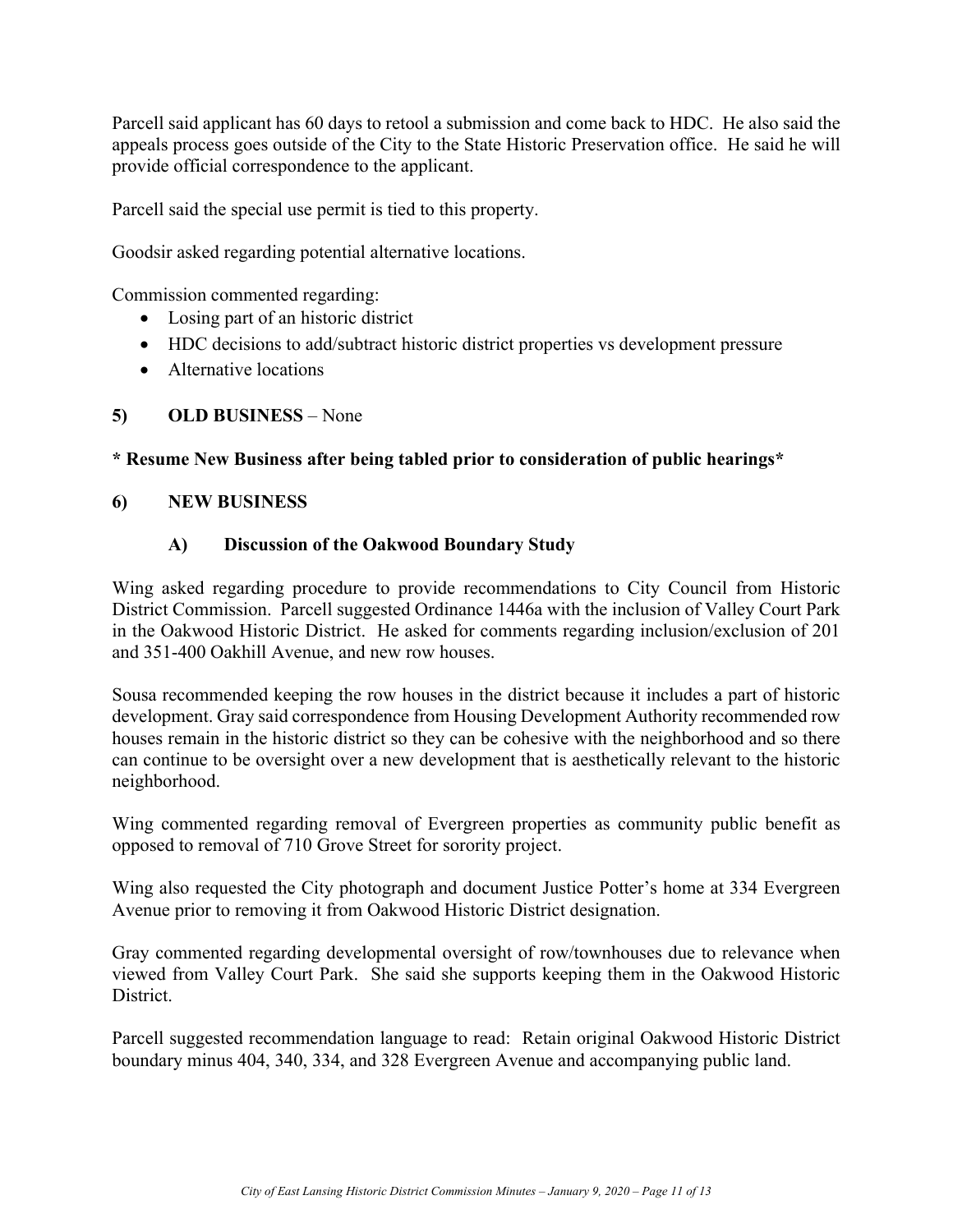Parcell suggested motion to read: Recommend creation of Ordinance 1446c which is the original boundary of the district with the removal of 328, 334, 340, 404 Evergreen Avenue and accompanying City-owned land to the north.

Parcell said property south of 420 and 421 is City-owned.

Fehrenbach said removed property language would be Lot 15, and include 404, 344, 340, 334, and 328 which are Evergreen properties; this includes the Hagan property that is 404, plus the stairwell and the portion of Lot 15 which is in the district.

**Motion:** Sousa moved to recommend creation of Ordinance 1446c which is the original boundary of the district with the removal of 328, 334, 340, 344, 404 Evergreen Avenue, City Lot 15, and accompanying City-owned land to the north. Motion was seconded by Wing.

Wing said this motion addresses part of the neighborhood's concern of the additions that were recommended which were extremely controversial for those people who did not want to be part of an historic district. She also commented this addresses concern of removing certain properties, especially Valley Court Park, from the district.

Commission discussed public benefit developments which could still take place within an historic district.

Parcell restated motion for HDC action: Sousa moved to recommend creation of Ordinance 1446 version c which would remove only the Evergreen properties; which are City Lot 15, Evergreen 328, 334, 340, 344, and 404; and retain the original boundary of the Oakwood Historic District as currently written. Motion was seconded by Wing.

Fehrenbach said 344 is part of the property labeled 340 Evergreen on the map.

Sousa clarified this motion includes the stairs and the little parking lot above it.

**Roll call vote:** *Yeas* – Gray, Hendricks, Sampson, Sousa, Wing, Flores. *Nays* – 0. Motion to create Ordinance 1446 version c carried unanimously by a vote of 6 to 0.

#### **7) COMMISSIONER REPORTS** – None

#### **8) STAFF REPORTS**

Parcell said Fehrenbach and he will be meeting with John Mikulski regarding proposed fence replacement at 1004 Michigan Avenue.

#### **9) ASSIGNMENTS** – None

#### **10) ADJOURNMENT**